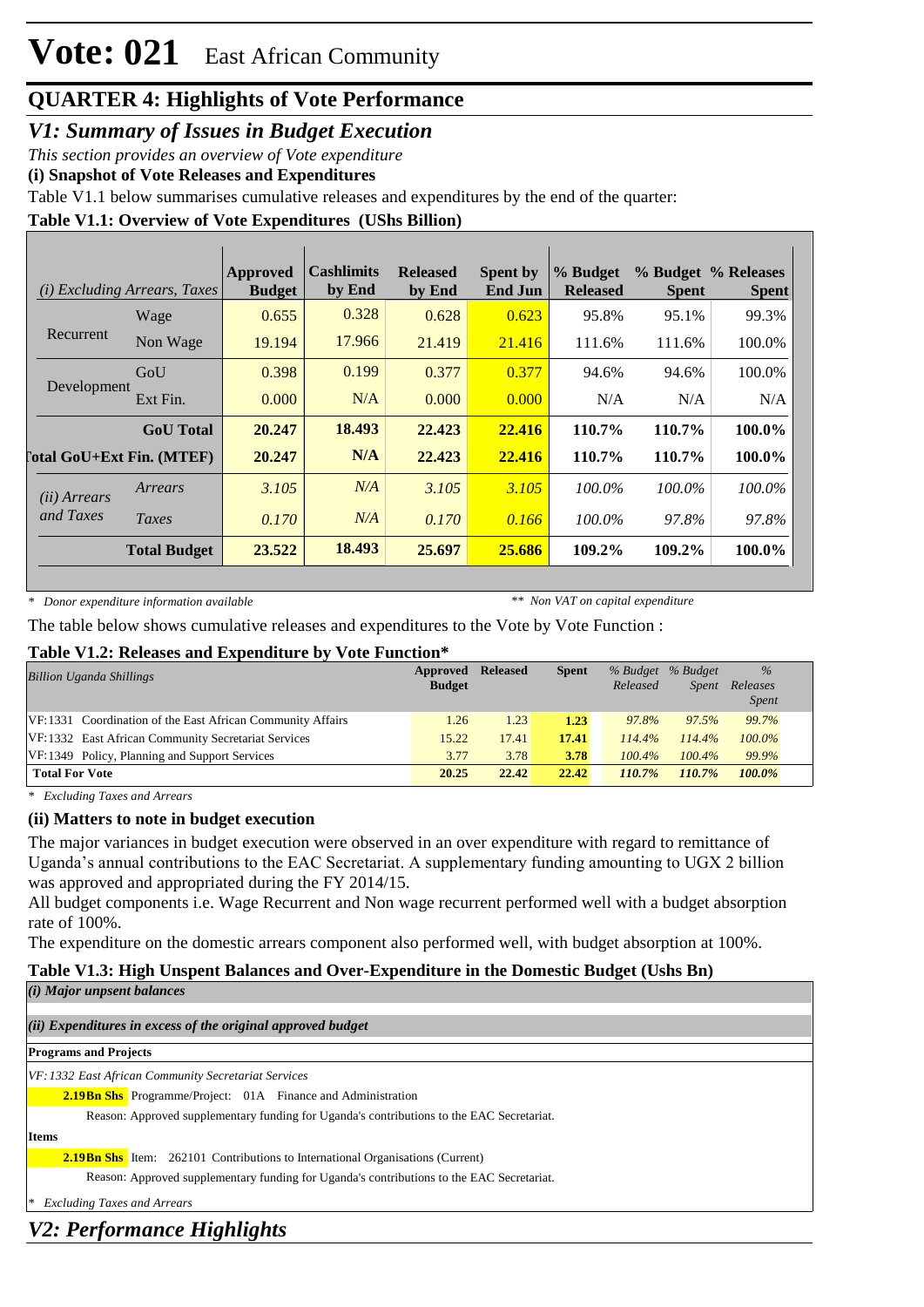# **Vote: 021** East African Community

# **QUARTER 4: Highlights of Vote Performance**

*This section provides highlights of output performance, focusing on key outputs and actions impelemented to improve section performance.*

### **Table V2.1: Key Vote Output Indicators and Expenditures\***

| <i>Vote, Vote Function</i><br><b>Key Output</b>                                                     | <b>Approved Budget and</b><br><b>Planned outputs</b>                                                                                                                                                   | <b>Cumulative Expenditure</b><br>and Performance                                                                                            | <b>Status and Reasons for</b><br>any Variation from Plans          |
|-----------------------------------------------------------------------------------------------------|--------------------------------------------------------------------------------------------------------------------------------------------------------------------------------------------------------|---------------------------------------------------------------------------------------------------------------------------------------------|--------------------------------------------------------------------|
|                                                                                                     | Vote Function: 1331 Coordination of the East African Community Affairs                                                                                                                                 |                                                                                                                                             |                                                                    |
| <b>Output: 133101</b>                                                                               | Harmonized Policies, Laws and Strategic Frameworks developed                                                                                                                                           |                                                                                                                                             |                                                                    |
| Description of Performance:                                                                         | (i) Progress report on<br>harmonization of Ugandan laws harmonization of Ugandan laws<br>into the EAC context (those that into the EAC context (those that<br>the Common Market Protocol)<br>prepared. | (i) Progress report on<br>impact on the implementation of impact on the implementation of<br>the Common Market Protocol)<br>prepared.       | Availability of adequate funding                                   |
|                                                                                                     | (ii) Progress report on<br><b>Implementation of Protocol</b><br>Provisions on Cooperation in<br>Defense, Peace and Security                                                                            | (ii) Progress report on<br><b>Implementation of Protocol</b><br>Provisions on Cooperation in<br>Defense, Peace and Security                 |                                                                    |
|                                                                                                     | (iii) Popular Versions of the<br>CSO <sub>s</sub> Dialogue Frame work<br>Developed.                                                                                                                    | (iii) Popular Versions of the<br>CSOs Dialogue Frame work<br>prepared.<br>(iv) Consolidated technical                                       |                                                                    |
|                                                                                                     | (iv) Four (4) Consolidate<br>Technical Briefs/Reports on<br>progress made at the EAC on<br>harmonization of EAC Policies,<br>Laws and Strategic Frameworks. (v)Sanitary & Phyto-sanitary               | briefs on progress made at the<br>EAC on harmonization of EAC<br>Policies, Laws and Strategic<br>Frameworks.<br>Protocol ratified           |                                                                    |
|                                                                                                     | (v) Ratified Protocols and<br>Instruments deposited with<br>Secretary General; Sanitary and<br>Phytosanitary and ICT<br>Networks.                                                                      | East African<br>(vi)<br>Monetary Union Protocol<br>ratified and instruments of<br>ratification deposited with the<br>EAC Secretary General. |                                                                    |
|                                                                                                     | (vi) Protocol on Monetary<br>Union ratified and progressively of the Protocol on Monetary<br>implemented.                                                                                              | (vi) Progressive implementation<br>Union undertaken.                                                                                        |                                                                    |
|                                                                                                     | (vii) Status Reports on<br>harmonization of Trade,<br>Industry Finance and<br>Investment prepared.                                                                                                     | (vii) Status reports on<br>harmonization of Trade,<br>Industry Finance and<br>Investment prepared.                                          |                                                                    |
|                                                                                                     |                                                                                                                                                                                                        | (viii)<br>Progress reports on<br>harmonization of Trade,<br>Industry Finance and<br>Investment prepared.                                    |                                                                    |
| Performance Indicators:                                                                             |                                                                                                                                                                                                        |                                                                                                                                             |                                                                    |
| Number of Country Position<br>papers and back to office<br>reports for the EAC regional<br>meetings | 18                                                                                                                                                                                                     | 18                                                                                                                                          |                                                                    |
| Number of Cabinet Memos<br>drafted and submitted to<br>Cabinet                                      | 3                                                                                                                                                                                                      | 3                                                                                                                                           |                                                                    |
| <b>Output Cost:</b>                                                                                 | UShs Bn:<br>0.165                                                                                                                                                                                      | UShs Bn:                                                                                                                                    | 99.9%<br>0.165 % Budget Spent:                                     |
| <b>Output: 133102</b>                                                                               | <b>Compliance with implementation of EAC decisions and directives Monitored and Evaluated</b>                                                                                                          |                                                                                                                                             |                                                                    |
| Description of Performance:                                                                         | (i) Four quarterly progress<br>reports on the implementation<br>status of EAC decisions and<br>directives prepared<br>(ii) Two progress reports on                                                     | the implementation status of<br>EAC decisions and directives<br>prepared.                                                                   | (i) Quarterly progress reports on Availability of adequate funding |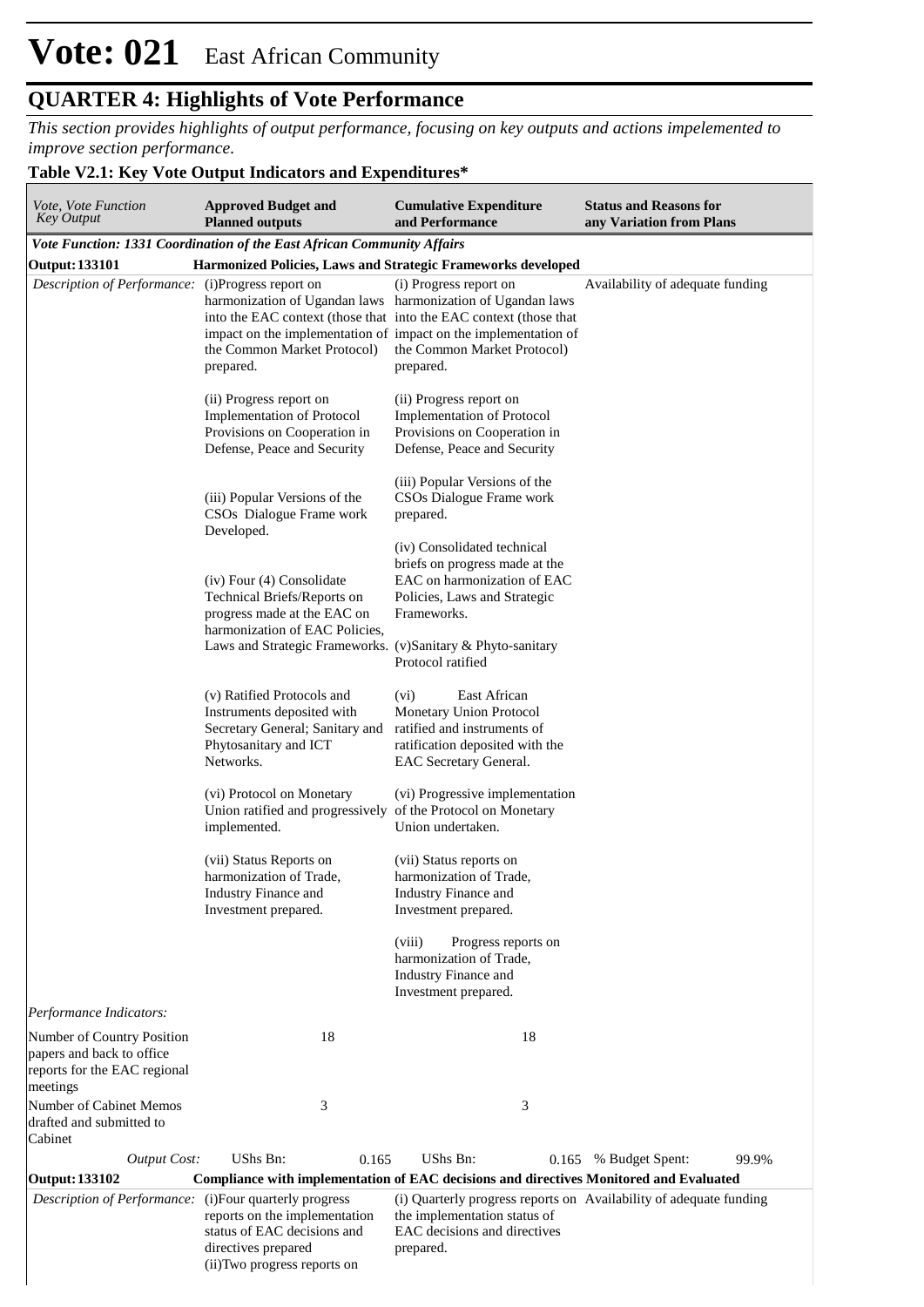| Vote, Vote Function<br><b>Key Output</b>                                                        | <b>Approved Budget and</b><br><b>Planned outputs</b>                                                                                                                                                                                                                                                                                                                                                                                                                                                                                                                                                                                                                                                                                                                                                                  | <b>Cumulative Expenditure</b><br>and Performance                                                                                                                                                                                                                                                                                                                                                                                                                                                                                                                                                  | <b>Status and Reasons for</b><br>any Variation from Plans |
|-------------------------------------------------------------------------------------------------|-----------------------------------------------------------------------------------------------------------------------------------------------------------------------------------------------------------------------------------------------------------------------------------------------------------------------------------------------------------------------------------------------------------------------------------------------------------------------------------------------------------------------------------------------------------------------------------------------------------------------------------------------------------------------------------------------------------------------------------------------------------------------------------------------------------------------|---------------------------------------------------------------------------------------------------------------------------------------------------------------------------------------------------------------------------------------------------------------------------------------------------------------------------------------------------------------------------------------------------------------------------------------------------------------------------------------------------------------------------------------------------------------------------------------------------|-----------------------------------------------------------|
|                                                                                                 | CMIP implementation under<br>Political and Legal Affairs<br>prepared and disseminated.<br>(iii)Study to review and Identify Secretariat.<br>National laws for alignment<br>with the CMP<br>(iv)Compliance reports on<br>implementation status of EAC<br>decisions and directives under<br>the Productive and Social<br>Sectors<br>(v) Two progress reports on<br>CMIP implementation prepared<br>and disseminated                                                                                                                                                                                                                                                                                                                                                                                                     | (ii) Progress reports on CMIP<br>implementation prepared and<br>presented to the EAC<br>(iii) Study to review and<br>identify National laws for<br>alignment with the Common<br>Market Protocol undertaken.<br>(iv) Cabinet information Papers<br>of progress of different aspects<br>of EAC integration prepared<br>and submitted to Cabinet<br>(v) Compliance reports on<br>implementation status of EAC<br>Common Market Protocol<br>prepared and submitted to EAC<br>Secretariat.<br>(vi) Two (2) Ministerial<br>Statements made to Parliament                                                |                                                           |
| Performance Indicators:                                                                         |                                                                                                                                                                                                                                                                                                                                                                                                                                                                                                                                                                                                                                                                                                                                                                                                                       | on the progress of EAC.                                                                                                                                                                                                                                                                                                                                                                                                                                                                                                                                                                           |                                                           |
| Quartely reports on progress<br>of implementation of EAC<br>decisions and directives            | 4                                                                                                                                                                                                                                                                                                                                                                                                                                                                                                                                                                                                                                                                                                                                                                                                                     | 4                                                                                                                                                                                                                                                                                                                                                                                                                                                                                                                                                                                                 |                                                           |
| Number of Ministerial<br><b>Statements to Parliament</b>                                        | 2                                                                                                                                                                                                                                                                                                                                                                                                                                                                                                                                                                                                                                                                                                                                                                                                                     | 2                                                                                                                                                                                                                                                                                                                                                                                                                                                                                                                                                                                                 |                                                           |
| Number of Cabinet<br>information papers on<br>implementation of EAC<br>decisions and directives | 4                                                                                                                                                                                                                                                                                                                                                                                                                                                                                                                                                                                                                                                                                                                                                                                                                     | 4                                                                                                                                                                                                                                                                                                                                                                                                                                                                                                                                                                                                 |                                                           |
| <b>Output Cost:</b>                                                                             | 0.168<br>UShs Bn:                                                                                                                                                                                                                                                                                                                                                                                                                                                                                                                                                                                                                                                                                                                                                                                                     | UShs Bn:                                                                                                                                                                                                                                                                                                                                                                                                                                                                                                                                                                                          | 97.9%<br>0.165 % Budget Spent:                            |
| <b>Output: 133103</b>                                                                           | Strategic leadership, Guidance and Support for EAC regional Integration strengthened                                                                                                                                                                                                                                                                                                                                                                                                                                                                                                                                                                                                                                                                                                                                  |                                                                                                                                                                                                                                                                                                                                                                                                                                                                                                                                                                                                   |                                                           |
|                                                                                                 | <i>Description of Performance</i> : (i)Country position papers for<br>Council and Sectoral Council<br>meetings prepared for<br>participation in Council and<br>Summit meetings.<br>(ii) Study report on the<br>perception survey on the draft<br>framework of the structure of<br>the EAC Political federation<br>(iii) Two Engagement Reports<br>arising from support<br>supervision of EAC institutions<br>(LVBC programmes and<br>projects, & LFVO, IUCEA) in<br>Uganda prepared.<br>(iv)Capacity Enhancement<br>Report for the Private Sector &<br>Civil Society on thematic issues EAC institutions in Uganda<br>under CSOs dialogue<br>framework.<br>(v)A joint assessment/research<br>(MAAIF, MTIC, UNCCI,<br>Uganda Farmers Federation) of<br>agricultural goods and services<br>on high demand in the region | (i) Country position papers for<br>Council and Sectoral Council<br>meetings prepared to guide<br>country negotiations<br>(ii) Country position papers in<br>the areas of Trade, Finance and<br>Investment developed.<br>(iii) Study review on the<br>perception survey on the draft<br>framework of the structure of<br>the EAC Political Federation<br>undertaken.<br>(iv) Engagement reports arising<br>from support supervision of<br>prepared.<br>(v) Capacity enhancement for<br>the Private Sector & Civil<br>Society on thematic issues<br>under CSOs dialogue<br>framework undertaken and | Availability of adequate funding                          |
|                                                                                                 | conducted.<br>(vi)A baseline survey on youth<br>awareness and involvement on<br>the EAC integration agenda                                                                                                                                                                                                                                                                                                                                                                                                                                                                                                                                                                                                                                                                                                            | report prepared.<br>(vi) A joint assessment of<br>agricultural goods and services                                                                                                                                                                                                                                                                                                                                                                                                                                                                                                                 |                                                           |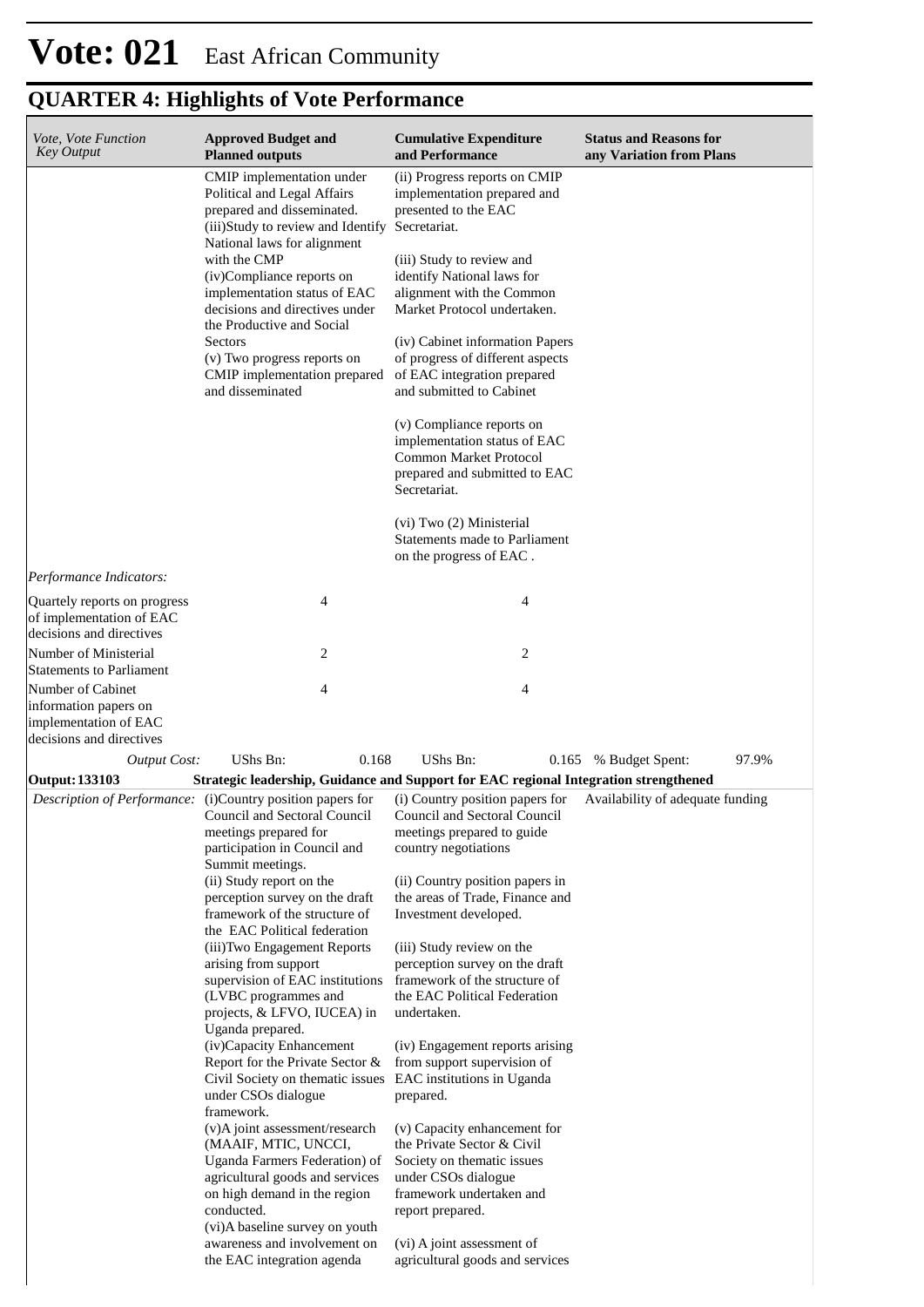| Vote, Vote Function<br>Key Output | <b>Approved Budget and</b><br><b>Planned outputs</b>                                                                                                                                                                                                                                                                                                                                                                                                                                                                                                                                                                                                                                                                                              | <b>Cumulative Expenditure</b><br>and Performance                                                                                                                                                                                                                                                                                                                                                                                                                                                                                                                                                                                                                                                                                                                                                         | <b>Status and Reasons for</b><br>any Variation from Plans      |
|-----------------------------------|---------------------------------------------------------------------------------------------------------------------------------------------------------------------------------------------------------------------------------------------------------------------------------------------------------------------------------------------------------------------------------------------------------------------------------------------------------------------------------------------------------------------------------------------------------------------------------------------------------------------------------------------------------------------------------------------------------------------------------------------------|----------------------------------------------------------------------------------------------------------------------------------------------------------------------------------------------------------------------------------------------------------------------------------------------------------------------------------------------------------------------------------------------------------------------------------------------------------------------------------------------------------------------------------------------------------------------------------------------------------------------------------------------------------------------------------------------------------------------------------------------------------------------------------------------------------|----------------------------------------------------------------|
|                                   | with special focus on tertiary<br>institutions<br>(vii)A study to identify key ICT<br>EAC Policy issues for advocacy. (vii) A baseline survey on youth<br>(viii)Country position papers in<br>the areas of Trade, Finance and<br>Investment developed<br>(ix)Policy papers on Topical<br>Economic Issues to facilitate<br>regional meetings produced<br>(x)Conduct research on a key<br>topical area in the economic<br>sector                                                                                                                                                                                                                                                                                                                    | on high demand in the region<br>undertaken.<br>awareness and involvement on<br>the EAC integration agenda<br>with special focus on tertiary<br>institutions.<br>(viii) A study to identify key<br>ICT EAC Policy issues for<br>advocacy undertaken.<br>Policy papers on<br>(ix)<br>topical economic Issues to<br>facilitate regional meetings<br>produced.<br>Capacity Enhancement<br>(x)<br>for the Private Sector & Civil<br>Society on thematic issues<br>under CSOs dialogue                                                                                                                                                                                                                                                                                                                         |                                                                |
| <b>Output Cost:</b>               | UShs Bn:<br>0.662                                                                                                                                                                                                                                                                                                                                                                                                                                                                                                                                                                                                                                                                                                                                 | framework undertaken.<br>UShs Bn:                                                                                                                                                                                                                                                                                                                                                                                                                                                                                                                                                                                                                                                                                                                                                                        | 98.7%<br>0.654 % Budget Spent:                                 |
| <b>Output: 133104</b>             | Public awareness and Public participation in EAC regional Integration enhanced                                                                                                                                                                                                                                                                                                                                                                                                                                                                                                                                                                                                                                                                    |                                                                                                                                                                                                                                                                                                                                                                                                                                                                                                                                                                                                                                                                                                                                                                                                          |                                                                |
| Description of Performance:       | (i) Three engagement reports<br>with executives of EAC Clubs<br>from secondary schools (4<br>regions in Uganda) prepared.<br>(ii)One engagement report of<br>EALA Uganda Chapter and<br>MPs on Sessional Committee<br>on EAC Affairs.<br>(iii)Prepare IEC materials on<br>EAC integration.<br>(iv) Capacity of women in cross- and EAC Week activities<br>border trade enhanced.<br>(v)Commemoration of<br>international days; World<br>AIDS day, Women's Day,<br>World Environment day, World<br>Food Day, Labour day, world<br>communications day)<br>(vi)Dialogue<br>meetings/workshops on EAC<br>economic Integration<br>Undertaken<br>(vii)Newsletter on EAC<br>Economic Integration procured.<br>(viii)Copies of EAMU Protocol<br>printing. | from secondary schools<br>undertaken and report prepared<br>covering a total of 13,000<br>students.<br>(ii) Sensitization of Local<br>Governments undertaken<br>covering a total of 55 Local<br>Governments and reports<br>prepared.<br>(iii) EAC Week commemorated<br>undertaken.<br>(iv) Engagement with EALA<br>Uganda Chapter and members<br>of Parliament on Sessional<br>Committee on EAC Affairs<br>undertaken and report prepared.<br>$(v)$ Thirty $(30)$ categories of<br>Information Education and<br>Communication materials on<br>EAC integration prepared to<br>support the sensitization<br>programmes. These included<br>among others; The UMOJA<br>Newsletter, Q&A brochures,<br>Copies of ratified Protocols, etc.<br>(vi) Capacity of women in cross-<br>border trade enhanced through | (i) Engagement with EAC Clubs Availability of adequate funding |
|                                   | $(ix)Q&A$ Brochure on regional<br>Integration developed.<br>(x) Training of Trainers for<br>Chairperson of EAC Clubs in<br>Schools done.                                                                                                                                                                                                                                                                                                                                                                                                                                                                                                                                                                                                          | engagements.<br>(vi) Commemoration of<br>international days: World AIDS<br>day, Women's Day and World<br>Food Day undertaken.<br>(vii) Training of Trainers for                                                                                                                                                                                                                                                                                                                                                                                                                                                                                                                                                                                                                                          |                                                                |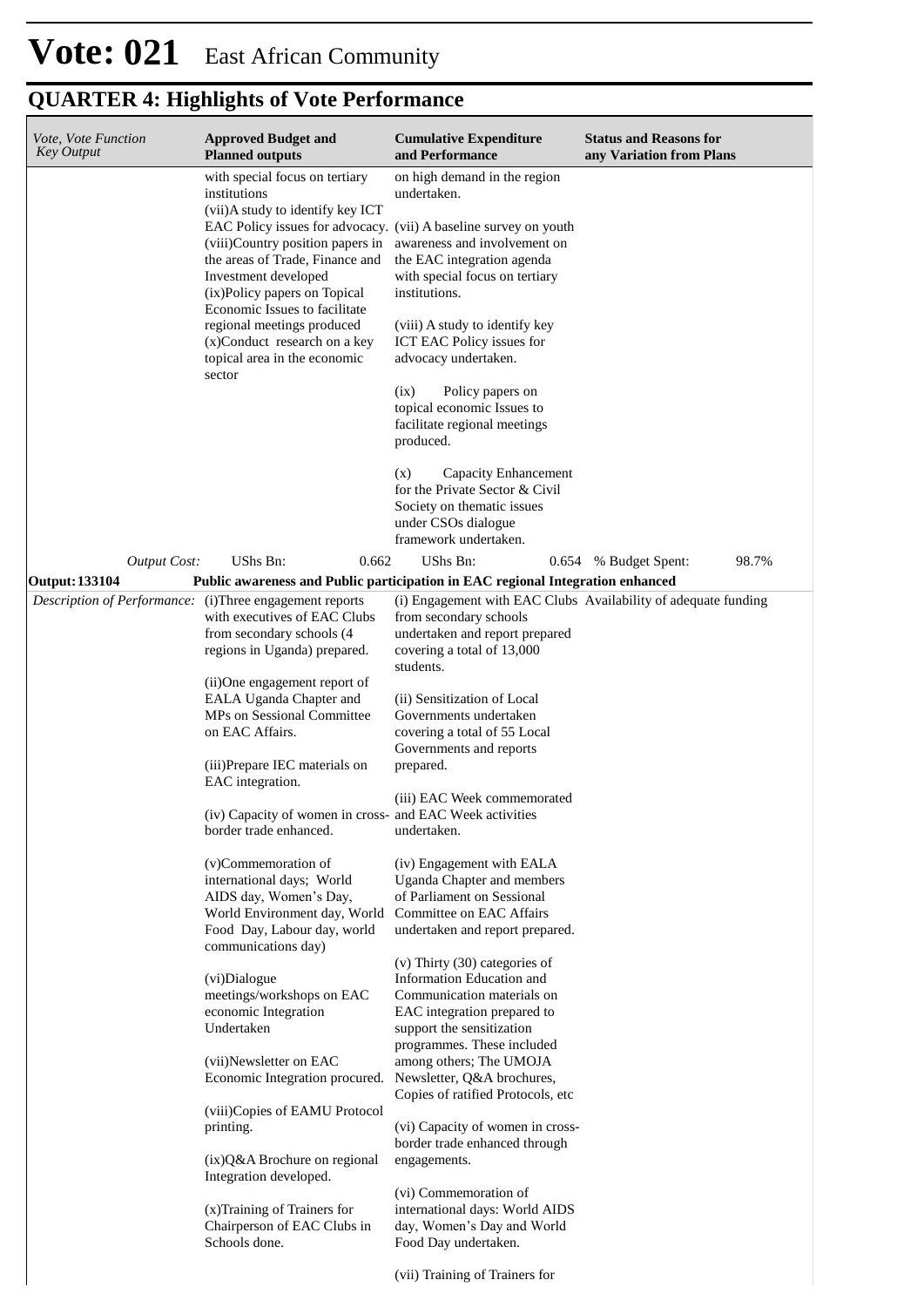| Vote, Vote Function<br><b>Key Output</b>                                                                                                           | <b>Approved Budget and</b><br><b>Planned outputs</b> |        | <b>Cumulative Expenditure</b><br>and Performance                                                                                                                                                                                                                                                                                                                                                                                                                 |       | <b>Status and Reasons for</b><br>any Variation from Plans |        |
|----------------------------------------------------------------------------------------------------------------------------------------------------|------------------------------------------------------|--------|------------------------------------------------------------------------------------------------------------------------------------------------------------------------------------------------------------------------------------------------------------------------------------------------------------------------------------------------------------------------------------------------------------------------------------------------------------------|-------|-----------------------------------------------------------|--------|
|                                                                                                                                                    |                                                      |        | Chairperson of EAC Clubs in<br>Schools undertaken.                                                                                                                                                                                                                                                                                                                                                                                                               |       |                                                           |        |
| Performance Indicators:                                                                                                                            |                                                      |        |                                                                                                                                                                                                                                                                                                                                                                                                                                                                  |       |                                                           |        |
| Number of Students<br>sensitized about EAC<br>integration                                                                                          |                                                      | 12000  |                                                                                                                                                                                                                                                                                                                                                                                                                                                                  | 13000 |                                                           |        |
| Number of Local<br>Governments sensitized on<br><b>EAC</b> intergration                                                                            |                                                      | 50     |                                                                                                                                                                                                                                                                                                                                                                                                                                                                  | 55    |                                                           |        |
| Number of Information<br><b>Education Communication</b> (<br>IECs) materials developed<br>and media space obtained for<br>mass media communication |                                                      | 30     |                                                                                                                                                                                                                                                                                                                                                                                                                                                                  | 30    |                                                           |        |
| <b>Output Cost:</b>                                                                                                                                | UShs Bn:                                             | 0.263  | UShs Bn:                                                                                                                                                                                                                                                                                                                                                                                                                                                         |       | 0.243 % Budget Spent:                                     | 92.6%  |
| <b>Vote Function Cost</b>                                                                                                                          | <b>UShs Bn:</b>                                      |        | 1.258 UShs Bn:                                                                                                                                                                                                                                                                                                                                                                                                                                                   |       | 1.227 % Budget Spent:                                     | 97.5%  |
| Vote Function: 1332 East African Community Secretariat Services                                                                                    |                                                      |        |                                                                                                                                                                                                                                                                                                                                                                                                                                                                  |       |                                                           |        |
| <b>Output: 133251</b>                                                                                                                              |                                                      |        | <b>Uganda's Contribution to the EAC Secretariat Remitted</b>                                                                                                                                                                                                                                                                                                                                                                                                     |       |                                                           |        |
| Description of Performance: Remit Ushs 15.553 bilion to<br>Performance Indicators:                                                                 | <b>EAC</b> Secretariat                               |        | A total of UGX 17.362 billion<br>remitted to the;<br>(i) Uganda's annual<br>contribution to the EAC<br>Secretariat (USD 5,206,389.18)<br>remitted.<br>$(ii)$ $\Box$ ganda's annual<br>contribution to the IUCEA<br>(USD 748,589.24) and LVFO<br>(USD 325,560.26) remitted.<br>(iii) Arrears to Inter University<br>Council of East Africa (USD<br>790,870.20) remitted.<br>(iv) Arrears to Lake Victoria<br>Fisheries Organization (USD<br>331,300.00) remitted. |       | Availability of adequate funding                          |        |
|                                                                                                                                                    |                                                      |        |                                                                                                                                                                                                                                                                                                                                                                                                                                                                  |       |                                                           |        |
| Amount of Funds in US\$<br>Millions remitted to the EAC<br>Secretariat                                                                             |                                                      | 5.63   |                                                                                                                                                                                                                                                                                                                                                                                                                                                                  | 6.28  |                                                           |        |
| <b>Output Cost:</b>                                                                                                                                | UShs Bn:                                             | 15.176 | UShs Bn:                                                                                                                                                                                                                                                                                                                                                                                                                                                         |       | 17.362 % Budget Spent:                                    | 114.4% |
| <b>Vote Function Cost</b>                                                                                                                          | <b>UShs Bn:</b>                                      |        | 15.224 UShs Bn:                                                                                                                                                                                                                                                                                                                                                                                                                                                  |       | 17.410 % Budget Spent:                                    | 114.4% |
| Vote Function: 1349 Policy, Planning and Support Services                                                                                          |                                                      |        |                                                                                                                                                                                                                                                                                                                                                                                                                                                                  |       |                                                           |        |
| <b>Vote Function Cost</b>                                                                                                                          | <b>UShs Bn:</b>                                      |        | 3.766 UShs Bn:                                                                                                                                                                                                                                                                                                                                                                                                                                                   |       | 3.779 % Budget Spent:                                     | 100.4% |
| <b>Cost of Vote Services:</b>                                                                                                                      | UShs Bn:                                             |        | 20.247 UShs Bn:                                                                                                                                                                                                                                                                                                                                                                                                                                                  |       | 22.416 % Budget Spent:                                    | 110.7% |

*\* Excluding Taxes and Arrears*

The performance challenges for the Financial Year 2014/15 include;

(i) Funds released by half year under the GoU Development component were insufficient for the planned outputs, and therefore, the planned project outputs were realized in the second half of the financial year under review.

(ii) Funds released by half year, for Uganda's contribution to the EAC Secretariat insufficient to raise the required amount in US Dollars for this activity. This was caused by fluctuations in the UGX-USD market exchange rates. It is for this reason that a supplementary funding amounting to UGX 2 billion was appropriated.

In order to improve quality of budget report production, staffs of planning units who are responsible for preparation of these budget reports need to have access to the IFMS. This will ease the extraction of financial outturn data for use in preparation of the necessary budget reports. In addition, there is need to expedite the finalization of the online web based OBT and its interface with the IFMS so that importation and exportation of release and outturn financial data is improved.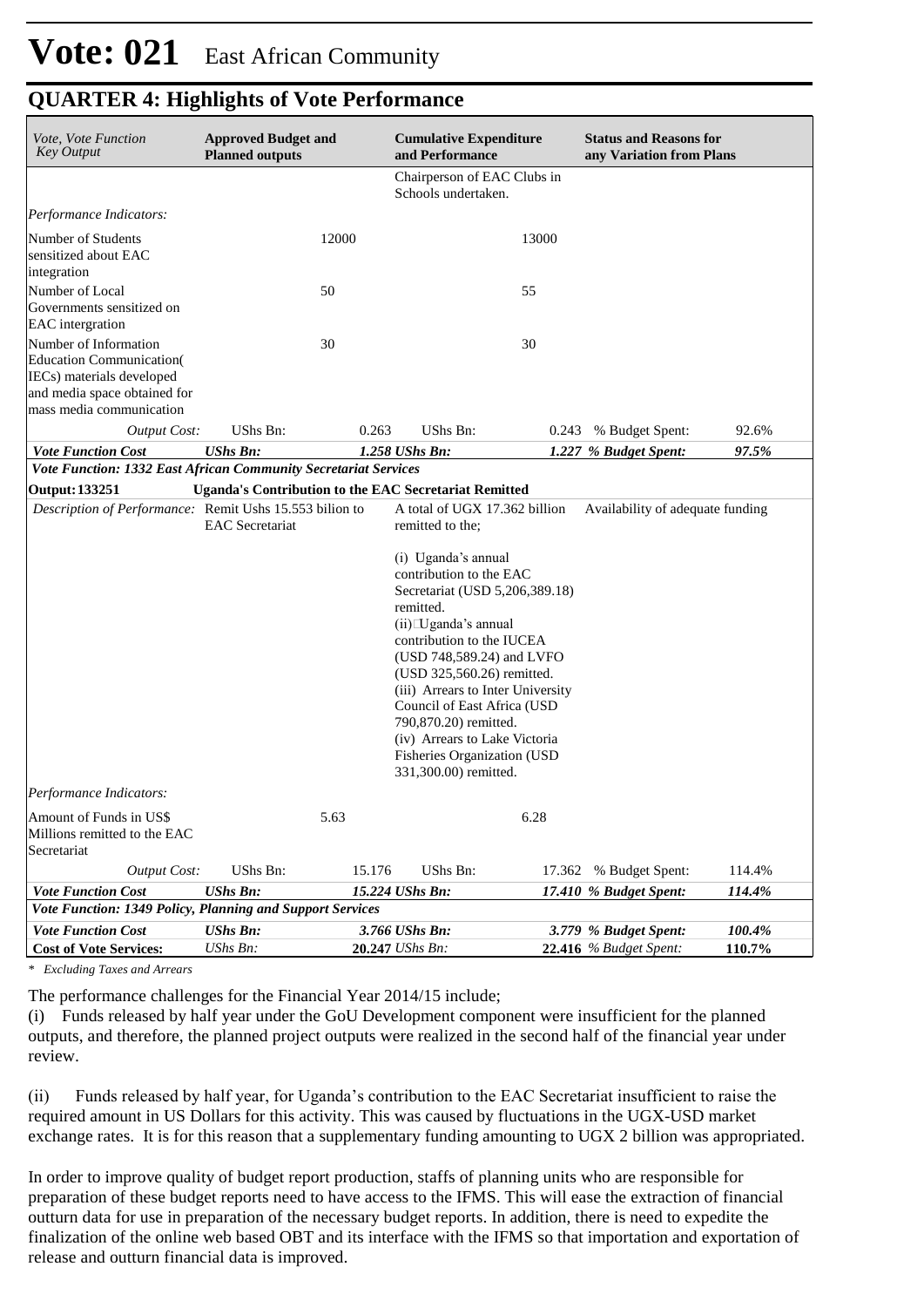The OBT needs to be programmed to be able to output Quarterly budgeted allocations (by Vote Function, by programme, by Output, by item), inline with the quarterly work plans d and quarterly procurement plans.

#### **Table V2.2: Implementing Actions to Improve Vote Performance**

| <b>Planned Actions:</b>                                                                                                                                                                                                                      | <b>Actual Actions:</b>                                                                                                                                                                                                                                                                                                                                                                                                              | <b>Reasons for Variation</b>  |
|----------------------------------------------------------------------------------------------------------------------------------------------------------------------------------------------------------------------------------------------|-------------------------------------------------------------------------------------------------------------------------------------------------------------------------------------------------------------------------------------------------------------------------------------------------------------------------------------------------------------------------------------------------------------------------------------|-------------------------------|
| Vote: 021 East African Community                                                                                                                                                                                                             |                                                                                                                                                                                                                                                                                                                                                                                                                                     |                               |
| Vote Function: 1331 Coordination of the East African Community Affairs                                                                                                                                                                       |                                                                                                                                                                                                                                                                                                                                                                                                                                     |                               |
| (i) Seek for a Cabinet directive requiring<br>all sectors to prioritize EAC commitments<br>during planning & budgeting.<br>(ii) Operationalize the M&E System for<br>tracking implementation of EAC<br>directives & decisions within Uganda. | <b>National Coordination Committee (a</b><br>forum of Permanent Secretaries,<br><b>Chaired by the Head of Public Service)</b><br>for the implementation of the EAC<br><b>Common Market Protocol in Uganda</b><br>endorsed a resolution on prioritizing the<br>budgeting for EAC activities in each<br>sector's budget.                                                                                                              | On course with the action.    |
| Initiate sensitization programmes that<br>target a broad spectrum of Uganda's<br>population especially the key stakeholders<br>in the EAC integration agenda.                                                                                | Online M&E system for tracking<br>implementation of EAC decisions and<br>directives in Uganda is now operational.<br>It can be accessed via the website:<br>www.eamsuganda.org<br><b>A National Communications Strategy</b><br>on EAC integration is being developed<br>as a result of a directive from Cabinet.<br>Several public awareness undertaking<br>in Local Governments, Schools and in<br>the Media have been undertaken. | On course with the action.    |
| Vote Function: 13 32 East African Community Secretariat Services                                                                                                                                                                             |                                                                                                                                                                                                                                                                                                                                                                                                                                     |                               |
| Ensure timely release of adequate funds to Funds were released timely<br>the Ministry, for remittance to the EAC<br>Secretariat.                                                                                                             |                                                                                                                                                                                                                                                                                                                                                                                                                                     | On course wit the action      |
| Exchange rate should be taken into<br>consideration when releasing funds for<br>this item.                                                                                                                                                   | Funds released were comesurate with<br>the existing exchange rate levels for the<br>US Dollar at the time.                                                                                                                                                                                                                                                                                                                          | On course wit the action      |
| Vote Function: 1349 Policy, Planning and Support Services                                                                                                                                                                                    |                                                                                                                                                                                                                                                                                                                                                                                                                                     |                               |
| Through the PSM Sector, engage MFPED<br>on the development projects' needs.                                                                                                                                                                  | <b>Submitted the Ministry's project</b><br>proposals to MFPED through the PSM<br><b>Sector Secreratiat.</b>                                                                                                                                                                                                                                                                                                                         | On course with planned action |
| (i) Submit vacant position to the Ministry<br>of Public Service and Public Service<br>Commission for action.                                                                                                                                 | Vacant positions in the Ministry were<br>submitted to the Ministry of Public<br><b>Service and Public Service Commission</b><br>for action.                                                                                                                                                                                                                                                                                         | On course with planned action |
| (ii) Implement the elements in the<br>Ministry Training Plan.                                                                                                                                                                                | <b>Funds for contract staff salaries have</b><br>been provided for in the 2015/16 budget.                                                                                                                                                                                                                                                                                                                                           |                               |

## *V3: Details of Releases and Expenditure*

*This section provides a comprehensive summary of the outputs delivered by the Vote and further details of Vote expenditures by Vote Function and Expenditure Item.*

#### **Table V3.1: GoU Releases and Expenditure by Output\***

| <b>Billion Uganda Shillings</b>                                                                   | Approved<br><b>Budget</b> | <b>Released</b> | <b>Spent</b> | $%$ GoU<br><b>Budget</b><br>Released | $%$ GoU<br><b>Budget</b><br><i>Spent</i> | $%$ GoU<br>Releases<br><i>Spent</i> |
|---------------------------------------------------------------------------------------------------|---------------------------|-----------------|--------------|--------------------------------------|------------------------------------------|-------------------------------------|
| <b>VF:1331 Coordination of the East African Community Affairs</b>                                 | 1.26                      | 1.23            | 1.23         | 97.8%                                | 97.5%                                    | 99.7%                               |
| Class: Outputs Provided                                                                           | 1.26                      | 1.23            | 1.23         | 97.8%                                | 97.5%                                    | 99.7%                               |
| 133101 Harmonized Policies, Laws and Strategic Frameworks developed                               | 0.16                      | 0.16            | 0.16         | $100.0\%$                            | 99.9%                                    | 99.9%                               |
| 133102 Compliance with implementation of EAC decisions and<br>directives Monitored and Evaluated  | 0.17                      | 0.17            | 0.16         | $100.0\%$                            | 97.9%                                    | 97.9%                               |
| Strategic leadership, Guidance and Support for EAC regional<br>133103<br>Integration strengthened | 0.66                      | 0.65            | 0.65         | 98.8%                                | 98.7%                                    | 99.9%                               |
| Public awareness and Public participation in EAC regional<br>133104<br>Integration enhanced       | 0.26                      | 0.24            | 0.24         | 92.7%                                | 92.6%                                    | 99.9%                               |
| <b>VF:1332</b><br><b>East African Community Secretariat Services</b>                              | 15.22                     | 17.41           | 17.41        | 114.4%                               | 114.4%                                   | 100.0%                              |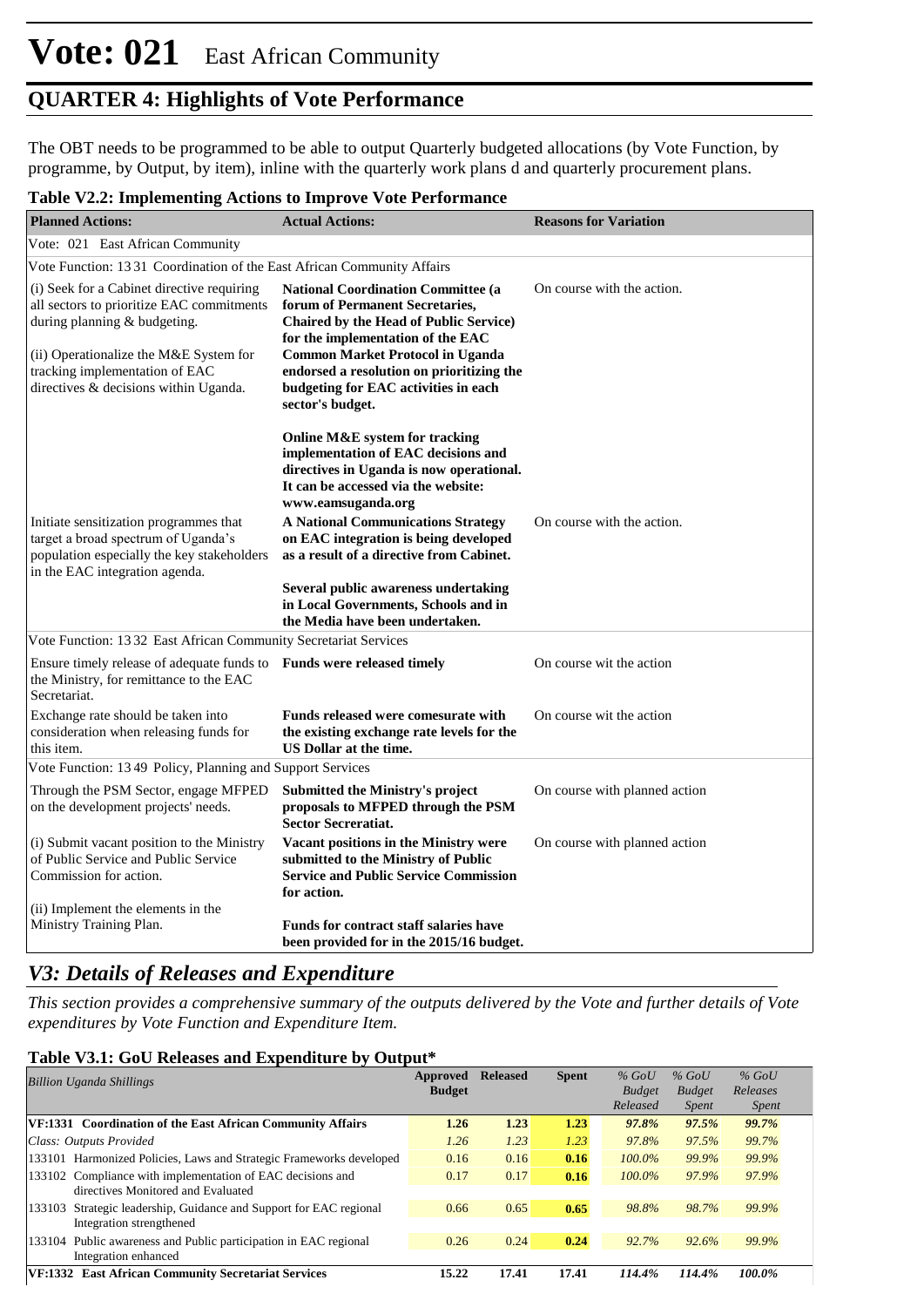| <b>Billion Uganda Shillings</b>                                                                        | Approved<br><b>Budget</b> | <b>Released</b> | <b>Spent</b> | $%$ GoU<br><b>Budget</b><br>Released | $%$ GoU<br><b>Budget</b><br>Spent | $%$ GoU<br>Releases<br>Spent |
|--------------------------------------------------------------------------------------------------------|---------------------------|-----------------|--------------|--------------------------------------|-----------------------------------|------------------------------|
| Class: Outputs Provided                                                                                | 0.05                      | 0.05            | 0.05         | $100.0\%$                            | $100.0\%$                         | 100.0%                       |
| 133201 Uganda's interest well articulated in International Meetings,<br><b>Summits and Conferences</b> | 0.05                      | 0.05            | 0.05         | $100.0\%$                            | $100.0\%$                         | 100.0%                       |
| Class: Outputs Funded                                                                                  | 15.18                     | 17.36           | 17.36        | 114.4%                               | 114.4%                            | 100.0%                       |
| 133251 Uganda's Contribution to the EAC Secretariat Remitted                                           | 15.18                     | 17.36           | 17.36        | 114.4%                               | 114.4%                            | 100.0%                       |
| VF:1349 Policy, Planning and Support Services                                                          | 3.77                      | 3.78            | 3.78         | 100.4%                               | 100.4%                            | 99.9%                        |
| Class: Outputs Provided                                                                                | 3.39                      | 3.43            | 3.42         | 101.1%                               | 101.0%                            | 99.9%                        |
| 134931 Policy, consultations, planning and monitoring provided                                         | 0.42                      | 0.46            | 0.47         | 109.0%                               | 111.8%                            | 102.6%                       |
| Ministry Support Services (Finance and Administration)<br>134932<br>provided                           | 1.47                      | 1.47            | 1.45         | 100.0%                               | 99.0%                             | 99.0%                        |
| 134933 Ministerial and Top Management Services provided                                                | 0.39                      | 0.39            | 0.39         | $100.0\%$                            | 100.0%                            | 100.0%                       |
| 134934 Public awareness on EAC integration coordinated                                                 | 0.34                      | 0.34            | 0.34         | $100.0\%$                            | 99.4%                             | 99.4%                        |
| 134935 EAC Finance & Human policies & programmes coordinated and<br>their implementation Monitored     | 0.68                      | 0.68            | 0.69         | $100.0\%$                            | 100.5%                            | 100.5%                       |
| 134942<br><b>Internal Audit</b>                                                                        | 0.07                      | 0.07            | 0.07         | $100.0\%$                            | 99.3%                             | 99.3%                        |
| 134943 Statistical Coordination and Management                                                         | 0.01                      | 0.01            | 0.01         | $100.0\%$                            | 99.8%                             | 99.8%                        |
| Class: Capital Purchases                                                                               | 0.38                      | 0.36            | 0.36         | 94.3%                                | 94.3%                             | 100.0%                       |
| 134975 Purchase of Motor Vehicles and Other Transport Equipment                                        | 0.30                      | 0.30            | 0.30         | $100.0\%$                            | 100.0%                            | 100.0%                       |
| 134976 Purchase of Office and ICT Equipment, including Software                                        | 0.04                      | 0.04            | 0.04         | 100.0%                               | 100.0%                            | 100.0%                       |
| 134978 Purchase of Office and Residential Furniture and Fittings                                       | 0.04                      | 0.02            | 0.02         | 50.1%                                | 50.1%                             | 100.0%                       |
| <b>Total For Vote</b>                                                                                  | 20.25                     | 22.42           | 22.42        | 110.7%                               | 110.7%                            | 100.0%                       |

*\* Excluding Taxes and Arrears*

#### **Table V3.2: 2015/16 GoU Expenditure by Item**

| <b>Billion Uganda Shillings</b>                            | <b>Approved</b><br><b>Budget</b> | <b>Releases</b> | <b>Expend-</b><br>iture | % Budged<br><b>Released</b> | % Budget<br><b>Spent</b> | %Releases<br><b>Spent</b> |
|------------------------------------------------------------|----------------------------------|-----------------|-------------------------|-----------------------------|--------------------------|---------------------------|
| <b>Output Class: Outputs Provided</b>                      | 4.69                             | 4.70            | 4.70                    | 100.2%                      | 100.1%                   | 99.8%                     |
| 211101 General Staff Salaries                              | 0.66                             | 0.63            | 0.62                    | 95.8%                       | 95.1%                    | 99.3%                     |
| 211103 Allowances                                          | 0.36                             | 0.36            | 0.36                    | 100.0%                      | 100.0%                   | 100.0%                    |
| 212102 Pension for General Civil Service                   | 0.00                             | 0.00            | 0.01                    | N/A                         | N/A                      | 133.3%                    |
| 213001 Medical expenses (To employees)                     | 0.01                             | 0.01            | 0.01                    | 100.0%                      | 95.4%                    | 95.4%                     |
| 213004 Gratuity Expenses                                   | 0.00                             | 0.03            | 0.05                    | N/A                         | N/A                      | 134.2%                    |
| 221001 Advertising and Public Relations                    | 0.14                             | 0.14            | 0.14                    | 100.0%                      | 98.5%                    | 98.5%                     |
| 221002 Workshops and Seminars                              | 0.09                             | 0.09            | 0.09                    | 100.0%                      | 100.0%                   | 100.0%                    |
| 221003 Staff Training                                      | 0.05                             | 0.05            | 0.05                    | 100.0%                      | 100.0%                   | 100.0%                    |
| 221006 Commissions and related charges                     | 0.02                             | 0.02            | 0.02                    | 100.0%                      | 100.0%                   | 100.0%                    |
| 221007 Books, Periodicals & Newspapers                     | 0.07                             | 0.07            | 0.07                    | 100.0%                      | 100.0%                   | 100.0%                    |
| 221008 Computer supplies and Information Technology (IT    | 0.05                             | 0.05            | 0.05                    | 100.0%                      | 99.7%                    | 99.7%                     |
| 221009 Welfare and Entertainment                           | 0.18                             | 0.18            | 0.18                    | 100.0%                      | 100.0%                   | 100.0%                    |
| 221011 Printing, Stationery, Photocopying and Binding      | 0.15                             | 0.15            | 0.15                    | 100.0%                      | 100.0%                   | 100.0%                    |
| 221012 Small Office Equipment                              | 0.03                             | 0.03            | 0.03                    | 100.0%                      | 99.5%                    | 99.5%                     |
| 221016 IFMS Recurrent costs                                | 0.10                             | 0.10            | 0.10                    | 100.0%                      | 100.0%                   | 100.0%                    |
| 221020 IPPS Recurrent Costs                                | 0.03                             | 0.03            | 0.03                    | 100.0%                      | 100.0%                   | 100.0%                    |
| 222001 Telecommunications                                  | 0.10                             | 0.10            | 0.10                    | 100.0%                      | 100.0%                   | 100.0%                    |
| 222002 Postage and Courier                                 | 0.03                             | 0.03            | 0.03                    | 100.0%                      | 91.1%                    | 91.1%                     |
| 223003 Rent – (Produced Assets) to private entities        | 0.46                             | 0.46            | 0.46                    | 100.0%                      | 99.9%                    | 99.9%                     |
| 223004 Guard and Security services                         | 0.03                             | 0.03            | 0.03                    | 100.0%                      | 98.9%                    | 98.9%                     |
| 225001 Consultancy Services- Short term                    | 0.19                             | 0.19            | 0.19                    | 100.0%                      | 99.9%                    | 99.9%                     |
| 227001 Travel inland                                       | 0.30                             | 0.30            | 0.30                    | 100.0%                      | 100.0%                   | 100.0%                    |
| 227002 Travel abroad                                       | 1.13                             | 1.13            | 1.13                    | 100.0%                      | 100.3%                   | 100.3%                    |
| 227004 Fuel, Lubricants and Oils                           | 0.29                             | 0.29            | 0.29                    | 100.0%                      | 100.0%                   | 100.0%                    |
| 228001 Maintenance - Civil                                 | 0.06                             | 0.06            | 0.05                    | 100.0%                      | 100.0%                   | 100.0%                    |
| 228002 Maintenance - Vehicles                              | 0.13                             | 0.13            | 0.12                    | 100.0%                      | 92.0%                    | 92.0%                     |
| 228003 Maintenance - Machinery, Equipment & Furniture      | 0.03                             | 0.03            | 0.03                    | 100.0%                      | 95.1%                    | 95.1%                     |
| 228004 Maintenance – Other                                 | 0.01                             | 0.01            | 0.01                    | 100.0%                      | 100.0%                   | 100.0%                    |
| <b>Output Class: Outputs Funded</b>                        | 15.18                            | 17.36           | 17.36                   | 114.4%                      | 114.4%                   | 100.0%                    |
| 262101 Contributions to International Organisations (Curre | 15.18                            | 17.36           | 17.36                   | 114.4%                      | 114.4%                   | 100.0%                    |
| <b>Output Class: Capital Purchases</b>                     | 0.55                             | 0.53            | 0.52                    | 96.1%                       | 95.4%                    | 99.3%                     |
| 231004 Transport equipment                                 | 0.30                             | 0.30            | 0.30                    | 100.0%                      | 100.0%                   | 100.0%                    |
| 231005 Machinery and equipment                             | 0.04                             | 0.04            | 0.04                    | 100.0%                      | 100.0%                   | 100.0%                    |
| 231006 Furniture and fittings (Depreciation)               | 0.04                             | 0.02            | 0.02                    | 50.1%                       | 50.1%                    | 100.0%                    |